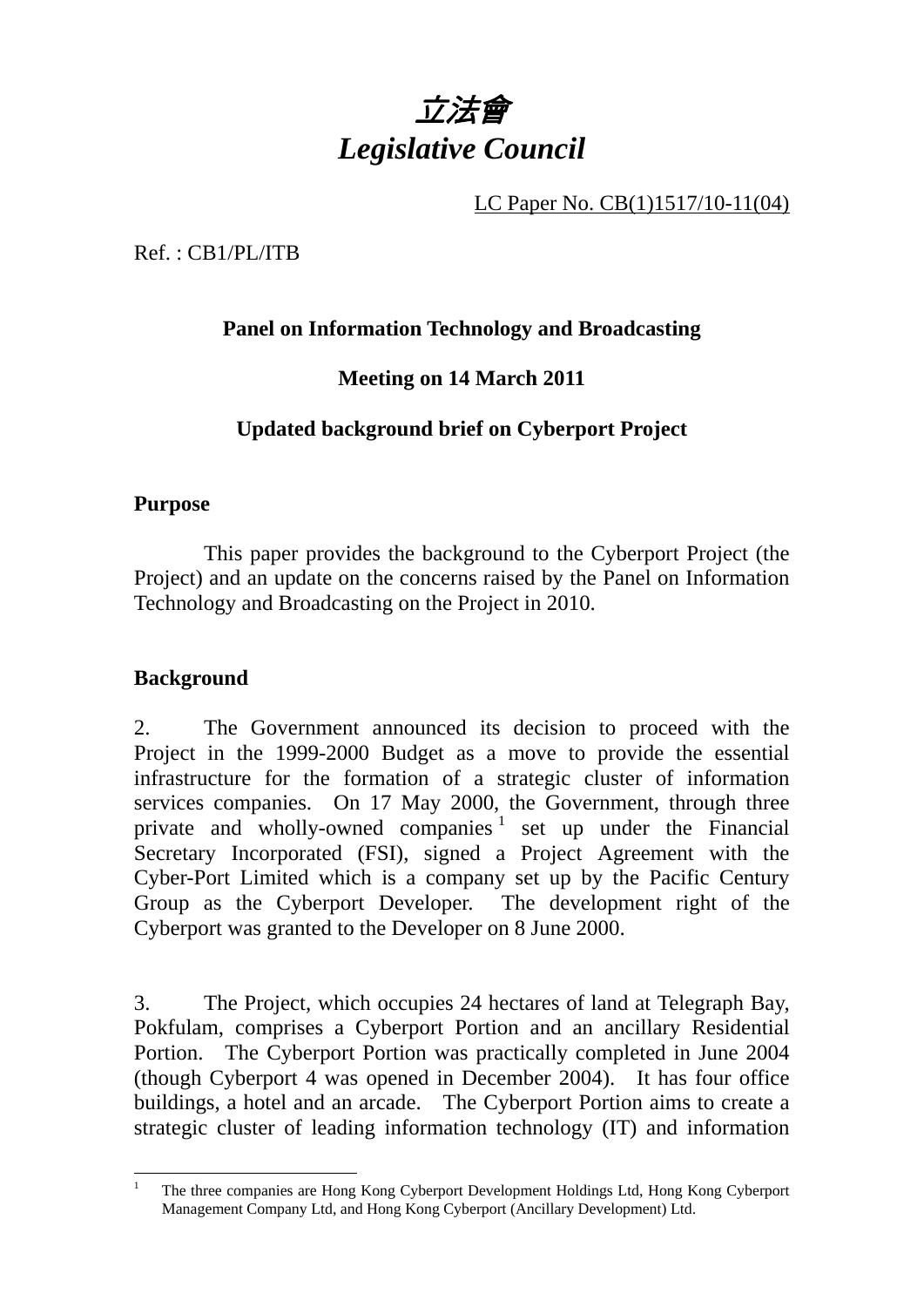services (IS) companies and a critical mass of professional IT/IS talents in Hong Kong in the shortest possible time. The Residential Portion, the revenue from which is used to drive the Project, has been developed in phases since September 2004 and completed in November 2008.

4. According to the Project Agreement, the surplus proceeds from the sale of the residential units will be shared according to the respective capital contributions of the Government (64.5%) and the Cyberport Developer (35.5%). As at January 2011, the Government has received a total of about \$16.65 billion in surplus proceeds. This exceeds the Government's capital contribution of \$7.93 billion to the Project in the form of land grant for the residential development and the associated essential infrastructure development. The FSI companies will retain 100% ownership of the Cyberport Portion, and the rental income and any other income to be generated from the Cyberport Portion belong to the FSI companies.

#### **Discussions by the Panel on Information Technology and Broadcasting**

5. The Panel has followed closely the implementation of the Project since September 1999 and has all along been very keen to ensure that the Project can meet its public missions<sup>2</sup> so as to create a strategic cluster and critical mass of leading IT companies. In this respect, Panel members have requested that the Cyberport management should, in reporting on the Project in the future, provide quantifiable information such as the extent of achievement for each of the public missions for members' evaluation. Such information should include how far Cyberport has helped Hong Kong develop into a leading digital city in the region, and the extent to which small and medium enterprises (SMEs) in the IT industry have been nurtured and supported.

6. At the meeting on 8 February 2010, the Panel noted that there was an increase in the operating revenue of \$361 million for the year 2008-2009, as compared with \$319 million in 2007-2008 and \$263 million in 2006-2007. Some Panel members opined that the Project should not be regarded as a property development project with its success measured

 $\overline{a}$ 

<sup>2</sup> The public missions of the Cyberport Project are:

<sup>(</sup>a) To create a strategic cluster of quality IT and IT related companies critical to the development of Hong Kong into a leading digital city in the region; (b) To nurture and support the development of small and medium IT enterprises as an essential constituent of such a strategic cluster; (c) To provide a state-of-the-art infrastructure conducive to the creation of such a strategic cluster and its development; (d) To develop a regional centre of excellence in IT and digital media training for creating human capital through collaboration and partnership with the industry, academia, and research institutes and professional bodies; (e) To spearhead the development of the digital media industry through the provision of hardware, software and technical support in the Digital Media Centre; and (f) To promote the development of services and applications for wireless and mobile communications leveraging on Cyberport's excellent infrastructure and synergy.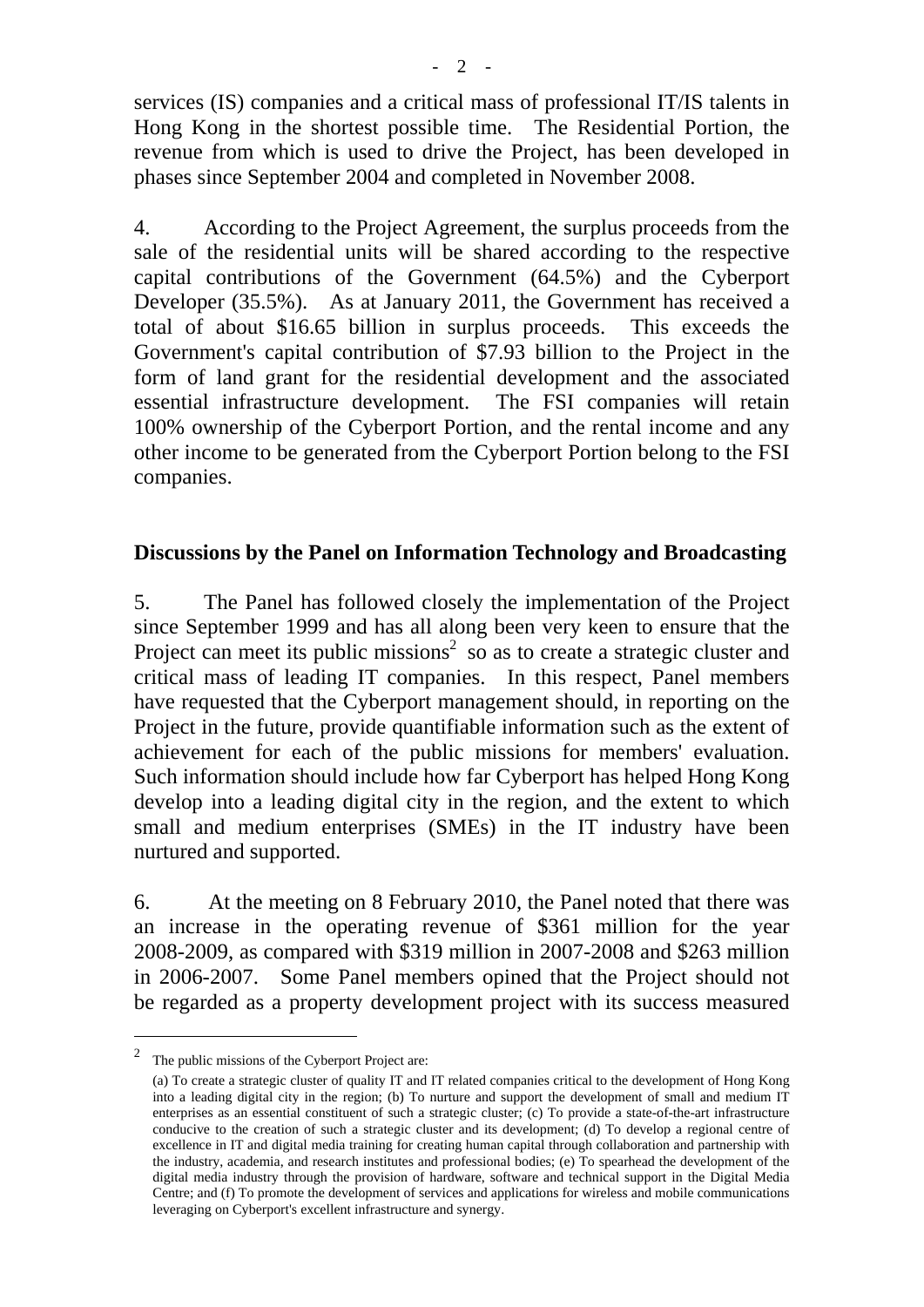by the occupancy rate of the office premises and the Cyberport Arcade, and the amount of rental return and profits recovered from property sales. They hoped that the Project could take the lead in creating a strategic information and communications technologies cluster and in spearheading the development of innovative and creative industries in Hong Kong to align with the development of the six major industries (namely educational services, medical services, testing and certification, innovation and technology, cultural and creative industries, and environmental industry) crucial to the development of the economy as announced by the Chief Executive in the 2009-2010 Policy Address.

7. Panel members also urged the Administration to support and nurture the development of small and medium enterprises in the IT and IT related disciplines as well as the digital media industry, attract overseas innovative talents and professionals to Hong Kong, and create a strategic cluster of quality IT and IT related companies in Hong Kong that were critical to the development of Hong Kong into a leading digital city in the region.

8. As regards the low patronage of the Cyberport Arcade and its events, Panel members called on the Administration and the Cyberport management to give more thoughts on how best to utilize the vacant premises to develop the Cyberport into a digital entertainment centre and a cinema hub. The Administration advised that the Cyberport management would, in consultation with its Board of Directors, constantly review the future direction for the use of the Arcade and examine feasible opportunities to develop and diversify its uses.

## **Recent developments**

9. On 18 January 2011, the Panel visited the Cyberport and received a briefing from the Cyberport management on the Cyberport Project. Members visited various facilities, including the Incu-Train Centre, the Digital Media Centre, the Mobile Cyber Truck, the Hong Kong Wireless Development Centre and one of the Cyberport tenants at Cyberport 1.

#### **Latest position**

10. The Administration and the Cyberport management will report to the Panel at its meeting on 14 March 2011 the progress of the Cyberport Project.